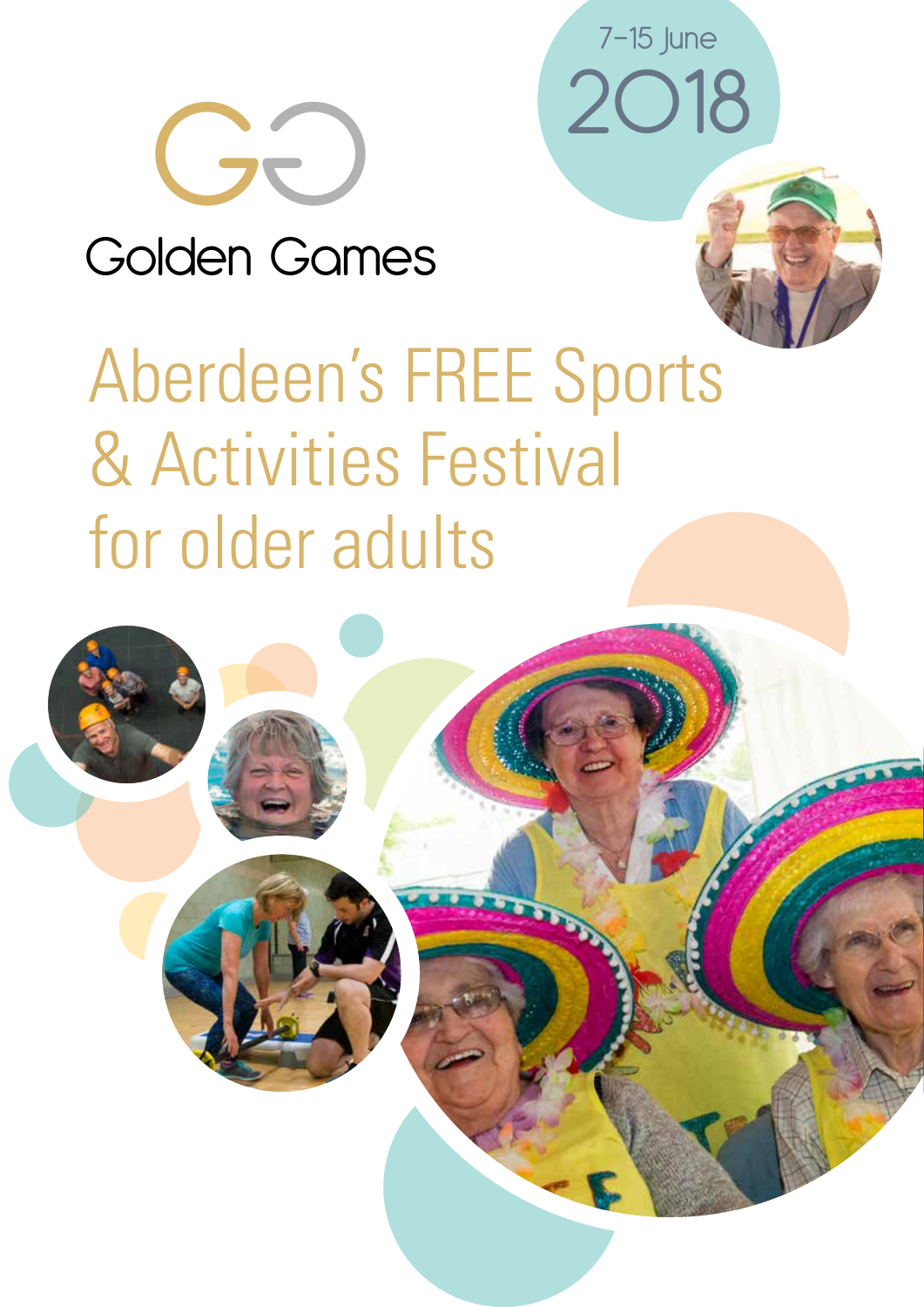| <b>THURSDAY 7 JUNE 2018</b>                     |                                                                                                                                                                                                                       |                                                                                            |                 |                  |  |
|-------------------------------------------------|-----------------------------------------------------------------------------------------------------------------------------------------------------------------------------------------------------------------------|--------------------------------------------------------------------------------------------|-----------------|------------------|--|
| <b>Event</b>                                    | <b>Description</b>                                                                                                                                                                                                    | <b>Venue</b>                                                                               | <b>Time</b>     | <b>Intensity</b> |  |
| <b>Table Tennis</b>                             | Table tennis session (singles/doubles)                                                                                                                                                                                | RGU SPORT, Garthdee Road,<br><b>AB107GE</b>                                                | $10.00 - 11.00$ | M                |  |
| Walking<br>Football                             | A slower version of the beautiful game - same rules just no<br>running!                                                                                                                                               | <b>Torry Sports Centre, Oscar</b><br>Road, AB11 8ER                                        | $10.00 - 11.00$ | M                |  |
| Racketball                                      | Introduction to racketball, which is similar to squash, learning the<br>basics of the game.                                                                                                                           | Aberdeen Sports Village,<br>Sports Centre, Linksfield Road,<br><b>AB24 5RU</b>             | $10.00 - 11.30$ | L/M              |  |
| Footgolf                                        | Footgolf is new to Aberdeen and combines Golf & Football. Easier<br>to play than Golf and no equipment required.                                                                                                      | Hazlehead Golf Complex,<br>Hazlehead Avenue, AB15 8DB                                      | $10.00 - 11.30$ | L/M              |  |
| Care Home<br>Pentathalon                        | The Team Pentathlon host 5 different physical activity challenges<br>and is specifically for older people from care facilities, sheltered<br>and very sheltered housing complexes, and third sector<br>organisations  | Westburn Outdoor Centre,<br>Westburn Park, AB25 3DE                                        | $11.00 - 13.00$ | V/L              |  |
| Walking<br>Netball                              | An adaption of the well-loved game with no running or jogging.                                                                                                                                                        | <b>Jesmond Sports Centre,</b><br>Jesmond Drive, Bridge of Don,<br><b>AB22 8UR</b>          | $12.00 - 13.00$ | M                |  |
| Intro to<br>Gymnastics                          | Take part in a gentle gymnastics session, suitable for beginners or<br>experienced adults, with a qualified coach.                                                                                                    | Alex Collie Sports Centre,<br>Carden's Knowe, Bridge of Don,<br><b>AB22 8PE</b>            | $12.00 - 13.00$ | M                |  |
| Technogym                                       | Easy-going gym equipment designed to help people increase<br>strength, balance & flexibility.                                                                                                                         | Westburn Outdoor Centre,<br>Westburn Park, AB25 3DE                                        | $12.00 - 13.00$ | M                |  |
| <b>Badminton</b>                                | A coached Badminton session suitable for beginners or those who<br>have played before.                                                                                                                                | Torry Youth & Leisure Centre,<br>Oscar Road, Torry, AB11 8ER                               | $13.00 - 14.00$ | M/H              |  |
| Flashmob<br><b>Rehersal with</b><br>Quicksilver | Learn a dance routine to perform if you wish.                                                                                                                                                                         | <b>Citymoves Dance Agency</b><br>Studio, Top Floor, Triple Kirks,<br>School Hill, AB10 1JS | $13.30 - 15.00$ | M                |  |
| <b>Boccia</b>                                   | An Indoor version of bowls, played seated.                                                                                                                                                                            | <b>Alzhemiers Scotland, King</b><br>Street, AB24 5AA                                       | $13.30 - 15.00$ | L                |  |
| <b>Care Home</b><br>Pentathalon                 | The Team Pentathlon host 5 different physical activity challenges<br>and is specifically for older people from care facilities, sheltered<br>and very sheltered housing complexes, and third sector<br>organisations. | Westburn Outdoor Centre,<br>Westburn Park, AB25 3DE                                        | $14.00 - 16.00$ | V/L              |  |

**Intensity** VL - Very Low L - Low M - Medium H - High

#### **General Enquiries**

If you have any questions about the sessions you can call 01224 438900 and speak to the staff at Aberdeen Sports Village. All bookings must be made via the Box Office.

| <b>FRIDAY 8 JUNE 2018</b>           |                                                                                                                                                  |                                                                                            |                 |                  |  |
|-------------------------------------|--------------------------------------------------------------------------------------------------------------------------------------------------|--------------------------------------------------------------------------------------------|-----------------|------------------|--|
| <b>Event</b>                        | <b>Description</b>                                                                                                                               | <b>Venue</b>                                                                               | <b>Time</b>     | <b>Intensity</b> |  |
| Intro to indoor<br>Cycling          | An instructed 30 minute session with music using indoor bikes and<br>the virtual wall for an outdoor view.                                       | <b>Jesmond Sports Centre,</b><br>Jesmond Drive, Bridge of Don,<br><b>AB22 8UR</b>          | $10.00 - 11.00$ | M/H              |  |
| <b>Fitsteps Fab</b>                 | A class based on Latin & Ballroom moves.                                                                                                         | <b>Citymoves Dance Agency</b><br>Studio, Top Floor, Triple Kirks,<br>School Hill, AB10 1JS | $10.00 - 11.00$ | M                |  |
| <b>Nordic Walking</b>               | Nordic walking uses sticks or poles. It is a great all round dynamic<br>strength exercise involving the upper body more than regular<br>walking. | Hazlehead Park (meet at car<br>park beside cafe)                                           | $10.00 - 11.00$ | M                |  |
| Intro to the gym                    | An instructer led Gym session, introducing you to the variety of<br>cardio and resistance machines.                                              | Beach Leisure Centre, Sea<br>Beach, AB24 5NR                                               | $10.00 - 11.00$ | M                |  |
| Learn to Lift                       | Introduction to free weight resistance training exercises.                                                                                       | RGU SPORT, Garthdee Road,<br><b>AB107GE</b>                                                | $10.30 - 11.30$ | M/H              |  |
| <b>Dreamboats</b><br>and Petticoats | Dance in reflection to the music to move the body into exercise and<br>promote wellness.                                                         | Aberdeen Sports Village,<br>Sports Centre, Linksfield Road,<br><b>AB24 5RU</b>             | $11.00 - 11.45$ | M                |  |
| Pickleball                          | A racket sport that combines elements of badminton, tennis, and<br>table tennis.                                                                 | Aberdeen Sports Village,<br>Sports Centre, Linksfield Road,<br><b>AB24 5RU</b>             | $11.00 - 12.30$ | M                |  |
| Osteobuild                          | A class with resistance, gentle bone load, cardiovascular exercise<br>and Tai Chi which aims to improve bone density over time.                  | <b>Westburn Outdoor Centre,</b><br>Westburn Park, AB25 3DE                                 | $12.15 - 13.15$ | M                |  |
| <b>Table Tennis</b>                 | A coached Table Tennis session suitable for beginners or those who<br>have played before.                                                        | Kincorth Sports Centre, Corthan<br>Crescent, AB12 5BB                                      | $11.30 - 13.00$ | M                |  |
| <b>Indoor Climbing</b>              | rock climbing indoors to heights ranging from 10-15 metres.                                                                                      | Transition Extreme, Links Road,<br><b>AB24 5NN</b>                                         | $12.00 - 12.30$ | M/H              |  |
| <b>Open Swim</b>                    | An open swim session in our 25m pool.                                                                                                            | Aberdeen Sports Village,<br><b>Aquatics Centre, Regent Walk,</b><br><b>AB24 1SX</b>        | $12.00 - 13.00$ | L                |  |
| <b>Tennis</b>                       | A coached Tennis session suitable for beginners or those who have<br>played before.                                                              | <b>Westburn Tennis Centre,</b><br>Westburn Park Road, AB25 3DE                             | $12.00 - 13.30$ | M/H              |  |
| Putting and<br><b>Bowling</b>       | A relaxed session where you can try both putting and outdoor<br>bowling, no experience necessary.                                                | Albury Outdoor Centre, Albury<br>Road, AB11 6TN                                            | $13.00 - 15.00$ | L/M              |  |
| Swimming                            | An open swim session.                                                                                                                            | <b>Tullos Swimming Pool,</b><br>Girdleness Road, Torry,<br><b>AB11 8FJ</b>                 | $14.00 - 15.00$ | L/M/H            |  |
| Outdoor<br><b>Bowling</b>           | A coached Bowling session suitable for beginners or those with<br>some experience.                                                               | Cults Bowling Club, 293 North<br>Deeside Road, Cults, AB15 9PA                             | $14.00 - 16.00$ | M                |  |
| Learn to Swim                       | A small group session suitable for beginners.                                                                                                    | <b>Tullos Swimming Pool,</b><br>Girdleness Road, Torry,<br><b>AB11 8FJ</b>                 | $15.00 - 15.45$ | -L               |  |

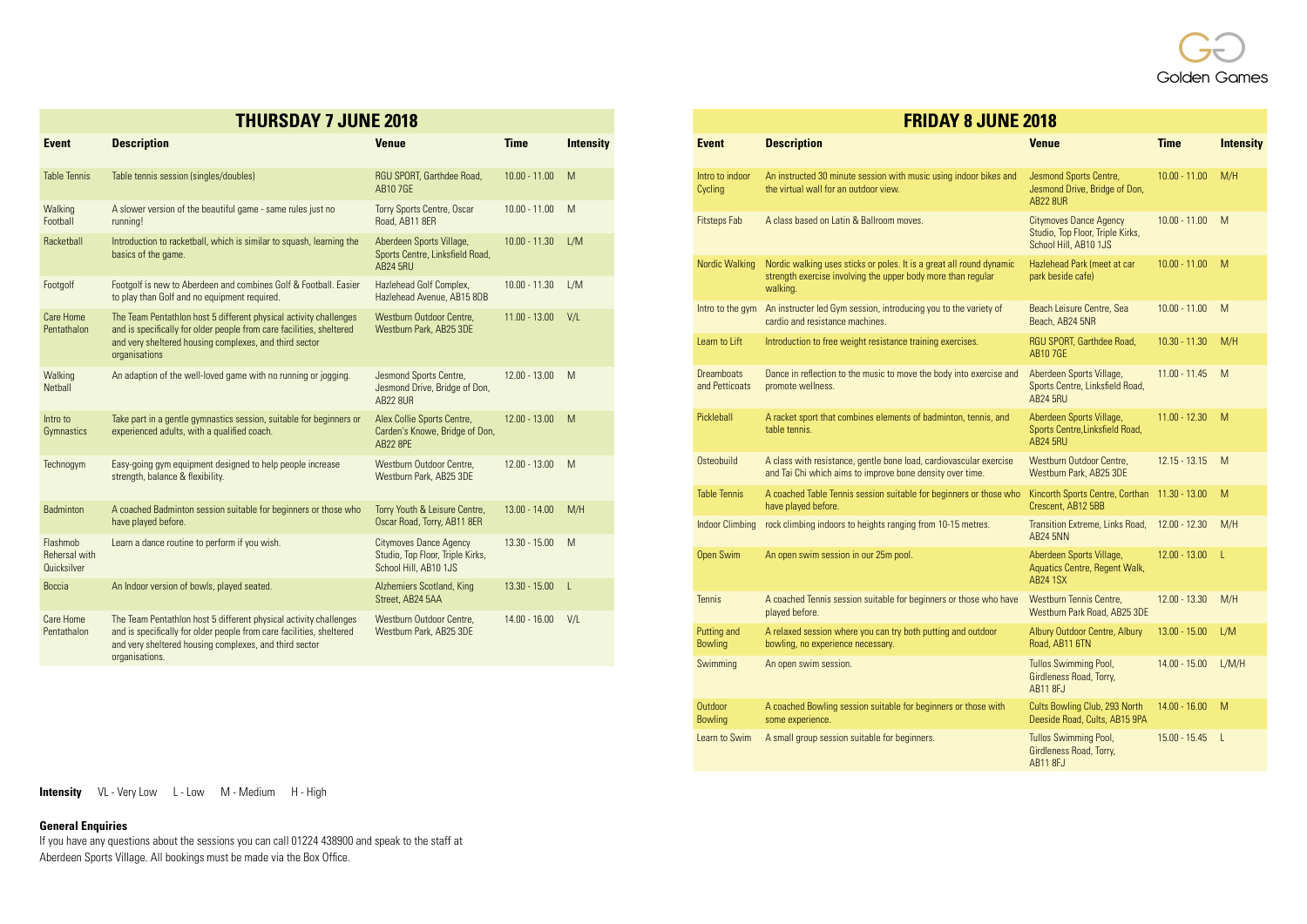| <b>SATURDAY 9 JUNE 2018</b>  |                                                                     |                                                                                |                 |                  |
|------------------------------|---------------------------------------------------------------------|--------------------------------------------------------------------------------|-----------------|------------------|
| <b>Event</b>                 | <b>Description</b>                                                  | <b>Venue</b>                                                                   | Time            | <b>Intensity</b> |
| <b>Multi Activity</b><br>Day | Take part in a variety of activities in our indoor athletics track. | Aberdeen Sports Village,<br>Sports Centre, Linksfield Road,<br><b>AB24 5RU</b> | $14.00 - 16.00$ | L/M              |

| <b>TUESDAY 12 JUNE 2018</b>                     |                                                                                                                                                                       |                                                                                   |                                    |                  |
|-------------------------------------------------|-----------------------------------------------------------------------------------------------------------------------------------------------------------------------|-----------------------------------------------------------------------------------|------------------------------------|------------------|
| <b>Event</b>                                    | <b>Description</b>                                                                                                                                                    | <b>Venue</b>                                                                      | <b>Time</b>                        | <b>Intensity</b> |
| Learn to Lift                                   | Introduction to free weight resistance training exercises.                                                                                                            | RGU SPORT, Garthdee Road,<br><b>AB107GE</b>                                       | $10.00 - 11.00$                    | M/H              |
| <b>Intro to Circuits</b>                        | A circuits class for beginners. A variety of exercises to introduce<br>you to a circuits-style session.                                                               | Westburn Outdoor Centre,<br>Westburn Park,<br><b>AB25 3DE</b>                     | $10.00 - 11.00$                    | L/M              |
| Pittodrie Health<br>Walk                        | Low intensity health walk followed by refreshments at Pittodrie.                                                                                                      | <b>Pittodrie Stadium</b><br><b>Richard Donald Stand</b><br>Gate 9                 | $10.00 - 12.00$                    | L                |
| Outdoor<br><b>Bowling</b>                       | Lawn bowling- group activity.                                                                                                                                         | 50 Carlton Place, AB15 4BQ                                                        | $10:00 - 12:00$                    | $\perp$          |
| <b>Belly Dancing</b>                            | Come and try this fascinating ancient dance in a fun relaxed<br>environment.                                                                                          | Westburn Outdoor Centre,<br>Westburn Park, AB25 3DE                               | $11.15 - 12.15$                    | L/M              |
| Walking<br>Football                             | Just like regular football but with no running!                                                                                                                       | Aberdeen Sports Village,<br>Sports Centre, Linksfield Road,<br><b>AB24 5RU</b>    | 12.30 - 13.30                      | M                |
| <b>Silver Steps</b>                             | An energising exercise to music class, promoting flexibility,<br>strength, coordination, mobility, cardiovascular health - and<br>enjoyment - for the young at heart. | Westburn Outdoor Centre,<br>Westburn Park, AB25 3DE                               | 12.30 - 13.30                      | M                |
|                                                 | Stable and Able A class using a combination of seated and standing exercises to<br>support and improve balance, strength & posture.                                   | Westburn Outdoor Centre,<br>Westburn Park, AB25 3DE                               | $13.45 - 14 - 45$                  | - 1.             |
| Croquet                                         | A coached Croquet session suitable for beginners or those who<br>have played before. With Crathes Croquet Club.                                                       | Albury Outdoor Centre, Albury<br>Road, AB11 6TN                                   | $14.00 - 15.00$<br>$15.00 - 16.00$ | L/M              |
| Friskis &<br><b>Svettis (Special</b><br>Senior) | A Swedish Exercise class for active older adults.                                                                                                                     | Beach Leisure Centre, Sea<br>Beach, AB24 5NR                                      | $14.00 - 15.00$                    | M/H              |
| Learn to Swim                                   | Improve your water confidence, and provide the basic principles<br>behind effective swimming.                                                                         | Aberdeen Sports Village<br><b>Aquatics Centre, Regent Walk</b><br><b>AB24 1SX</b> | 14.45 - 15.45                      | -L               |
| <b>Steady Steps</b>                             | A class focussing on stretching, strength and mobility.                                                                                                               | Westburn Outdoor Centre,<br>Westburn Park, AB25 3DE                               | $15.00 - 16.00$                    | $\mathsf{L}$     |



| <b>MONDAY 11 JUNE 2018</b> |                                                                                                                             |                                                     |                 |                  |
|----------------------------|-----------------------------------------------------------------------------------------------------------------------------|-----------------------------------------------------|-----------------|------------------|
| <b>Event</b>               | <b>Description</b>                                                                                                          | Venue                                               | Time            | <b>Intensity</b> |
| Seated Yoga                | A gentle seated yoga class with modified yoga poses so that they<br>can be done while seated in or standing beside a chair. | Westburn Outdoor Centre,<br>Westburn Park, AB25 3DE | $10.00 - 11.00$ |                  |
|                            |                                                                                                                             |                                                     |                 |                  |

|                                                  | regordo obatoa yoga oldoo with modifica yoga poobo oo that thoy<br>can be done while seated in or standing beside a chair.                                            | Westburn Park, AB25 3DE                                                                                             |                                                                          |     |
|--------------------------------------------------|-----------------------------------------------------------------------------------------------------------------------------------------------------------------------|---------------------------------------------------------------------------------------------------------------------|--------------------------------------------------------------------------|-----|
| Aberdeen<br>Women's<br>Alliance<br>Hertiage Walk | In association with the Aberdeen Women's Alliance, come and<br>explore some of the fascinating history & women of Aberdeen.                                           | Aberdeen Community Health &<br>Care Village, Frederick Street,<br><b>AB24 5HY</b>                                   | $10.00 - 11.30$                                                          | L/M |
| Functional<br>Fitness MOT's                      | Have you had your Fitness MOT? A gentle set of 6 exercises which<br>can highlight your strengths and weaknesses with regards to<br>strength, balance and flexibility. | Middlefield Hub<br><b>Manor Avenue</b><br><b>AB16 7UR</b>                                                           | $10.00 - 10.30$<br>$10.30 - 11.00$<br>$11.00 - 11.30$<br>$11.30 - 12.00$ | L/M |
| <b>Table Tennis</b>                              | Table tennis session (singles/doubles)                                                                                                                                | RGU SPORT, Garthdee Road,<br>AB10 7GE                                                                               | $11.00 - 12.00$                                                          | M   |
| Pilates<br>(Floor Based)                         | Exercise that focuses balance, posture, strength and flexibility. Floor<br>based with a mat.                                                                          | Westburn Outdoor Centre,<br>Westburn Park, AB25 3DE                                                                 | 13.00 - 14.00                                                            | L/M |
| <b>Table Tennis</b>                              | A coached Table Tennis session suitable for beginners or those who<br>have played before.                                                                             | Aberdeen Sports Village,<br>Sports Centre, Linksfield Road,<br><b>AB24 5RU</b>                                      | 13.00 - 14.00                                                            | M   |
| Functional<br>Fitness MOT's                      | Have you had your Fitness MOT? A gentle set of 6 exercises which<br>can highlight your strengths and weaknesses with regards to<br>strength, balance and flexibility. | <b>Danestone Community Centre</b><br>Fariview Street, Bridge of Don,<br><b>AB22 8ZP</b>                             | 14.00 - 14.30<br>14.30 - 15.00<br>15.00 - 15.30<br>15.30 - 16.00         | L/M |
| Ballroom<br>Dancing                              | An introduction to social ballroom dancing, everyone welcome, no<br>experience needed.                                                                                | Westburn Outdoor Centre,<br>Westburn Park, AB25 3DE                                                                 | 14.30 - 15.00                                                            | M/H |
| <b>Target Shooting</b>                           | An introductory session to target shooting suitable both for<br>beginners and anyone who may wish to return to the sport.                                             | <b>Bon Accord Small Bore Riffle</b><br>Club, Denwood Target Shooting<br>Centre, Countesswells Rd,<br><b>AB157YD</b> | $14.00 - 15.00$<br>$15.00 - 16.00$<br>$16.00 - 17.00$                    | L/M |
| Walking<br>Football<br>(Womens Only)             | Just like regular football but with no running! Ladies only session.                                                                                                  | Aberdeen Sports Village,<br>Sports Centre, Linksfield Road,<br><b>AB24 5RU</b>                                      | 14.30 - 15.30                                                            | M   |
|                                                  | Stable and Able A class using a combination of seated and standing exercises to<br>support and improve balance, strength & posture.                                   | Dementia Resource Centre,<br>13-19 King Street, Aberdeen<br><b>AB24 5AA</b>                                         | 14.30 - 15.30                                                            | L   |
| Gentle<br>Movement                               | A class focussing on smooth gentle body movements and breathing<br>awareness. Part of the Move More Aberdeen Programme for<br>people affected by Cancer.              | Westburn Outdoor Centre,<br>Westburn Park, AB25 3DE                                                                 | $15.00 - 16.00$                                                          | L   |



**VSA** Anyone of any age who helps a relative, friend or neighbour who cannot manage without their support has taken on an unpaid caring role in addition to their existing commitments. VSA Carer's Resource Service provides information, advice and support to Carer's across Aberdeen.

**Telephone:** 01224 212021 **Email:** Carersinfo@vsa.org.uk **www.vsa.org.uk**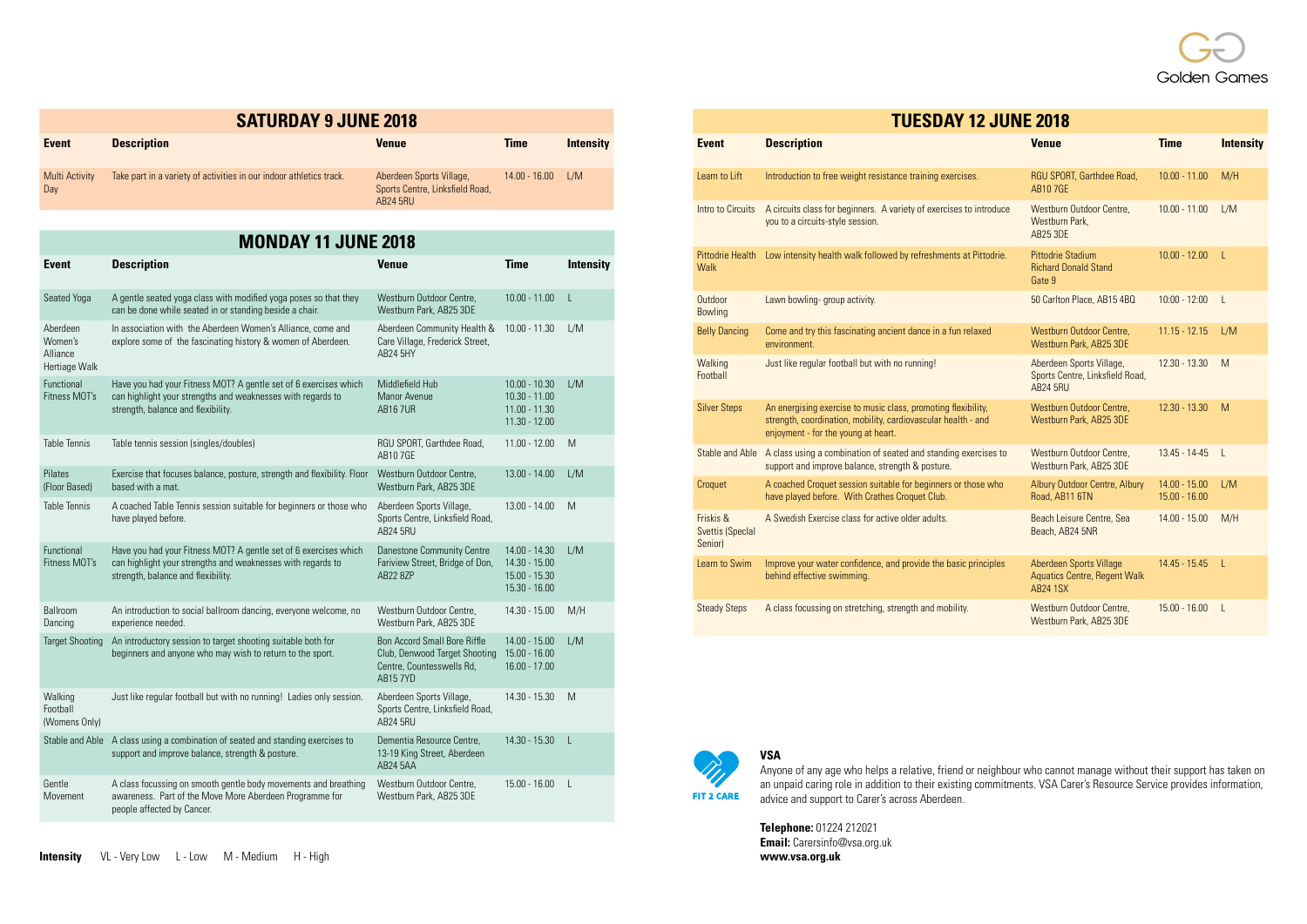### **THURSDAY 14 JUNE 2018**

| <b>WEDNESDAY 13 JUNE 2018</b> |                                                                                                                                                                                                                      |                                                                              |                                    |                  |  |
|-------------------------------|----------------------------------------------------------------------------------------------------------------------------------------------------------------------------------------------------------------------|------------------------------------------------------------------------------|------------------------------------|------------------|--|
| <b>Event</b>                  | <b>Description</b>                                                                                                                                                                                                   | <b>Venue</b>                                                                 | <b>Time</b>                        | <b>Intensity</b> |  |
| Qi Gong                       | A powerful system of healing and energymedicine from China.<br>It is the art and science of using breathing techniques, gentle<br>movement, and meditation to cleanse, strengthen, and circulate the<br>life energy. | Aberdeen Sports Village<br>Sports Centre, Linksfield Road<br><b>AB24 5RU</b> | $10.00 - 11.00$                    | L                |  |
| Intro to the<br>Gym           | General induction to The Gym and advice on how to use the<br>equipment                                                                                                                                               | Aberdeen Sports Village<br>Sports Centre, Linksfield Road<br><b>AB24 5RU</b> | $10.00 - 12.00$                    | -L               |  |
| <b>Indoor Cycling</b>         | Studio Indoor Cycling Class.                                                                                                                                                                                         | RGU SPORT, Garthdee Road,<br><b>AB107GE</b>                                  | $11.00 - 11.45$                    | M/H              |  |
| Walking<br>Netball            | An adaptation of the well loved game with no running or jogging.                                                                                                                                                     | Aberdeen Sports Village<br>Sports Centre, Linksfield Road<br><b>AB24 5RU</b> | $11.00 - 12.00$                    | M                |  |
| Learn to Lift                 | Minimal experience preferred. All levels welcome.                                                                                                                                                                    | Aberdeen Sports Village<br>Sports Centre, Linksfield Road<br><b>AB24 5RU</b> | $11.00 - 12.00$                    | L                |  |
| Floatfit                      | A new higher-intensity low impact fun exercise class  on water. A<br>fun full-body workout for active older adults.                                                                                                  | Beach Leisure Centre, Sea<br>Beach, AB24 5NR                                 | $12.45 - 13.15$<br>$13.15 - 13.45$ | H                |  |
| Fit to Dance                  | A ballroom-inspired dance fitness class with a mixture of dance<br>moves and strengthening exercises                                                                                                                 | Westburn Outdoor Centre,<br>Westburn Park, AB25 3DE                          | 12.45 - 13.45                      | M                |  |
| Country Walk in<br>the City   | Come and get some fresh air with a gentle walk on the edge of the<br>City and enjoy some lovely views over Aberdeen.                                                                                                 | The Henry Rae Centre, Manor<br>Avenue, Aberdeen, AB16 7UR                    | 13.30 - 14.30                      | L/M              |  |
| Zumba Gold                    | A zumba class specifically tailored for the older participant.                                                                                                                                                       | 15.00-16.00<br>Aberdeen Sports Village                                       | 14.15 - 15.00                      | M                |  |
| Aqua Zumba                    | A low-impact class with upbeat Latin-American dance rhythms                                                                                                                                                          | 16.00-17.00<br><b>Tullos Swimming Pool</b>                                   | 15.00 - 15.45                      | M/H              |  |
| Outdoor<br><b>Bowling</b>     | A bowling session suitable for beginners or those with some<br>experience. With Rosemount Veterans Bowling Club.                                                                                                     | Westburn Outdoor Centre,<br>Westburn Park, AB25 3DE                          | 14.00 - 15.30                      | M                |  |
| Footgolf                      | Footgolf is new to Aberdeen and combined Golf & Football. Easier<br>to play than Golf and no equipment required.                                                                                                     | Hazlehead Golf Complex,<br>Hazlehead Avenue, AB15 8DB                        | 14.00 - 15.30                      | L/M              |  |
| <b>Ten Pin Bowling</b>        | Ten Pin Bowling- Group Activity                                                                                                                                                                                      | Codonas, Esplanade, AB24 5NS                                                 | 14:00 - 16:00                      | L                |  |

**Intensity** VL - Very Low L - Low M - Medium H - High

| IHUKSDAY 14  JUNE ZU18                   |                                                                                                                                                                       |                                                                                                         |                                                                        |                  |
|------------------------------------------|-----------------------------------------------------------------------------------------------------------------------------------------------------------------------|---------------------------------------------------------------------------------------------------------|------------------------------------------------------------------------|------------------|
| <b>Event</b>                             | <b>Description</b>                                                                                                                                                    | <b>Venue</b>                                                                                            | <b>Time</b>                                                            | <b>Intensity</b> |
| Walking<br>Football                      | Same rules as football but no running.                                                                                                                                | <b>Torry Sports Centre, Oscar</b><br>Road, AB11 8ER                                                     | $10.00 - 11.00$                                                        | M                |
| Ice Skating                              | A coached Ice Skating session suitable for beginners or those who<br>have skated before.                                                                              | Linx Ice Arena, Beach<br>Promenade, AB24 5NR                                                            | $10.00 - 11.30$                                                        | M/H              |
| Functional<br><b>Fitness MOT's</b>       | Have you had your Fitness MOT? A gentle set of 6 exercises which<br>can highlight your strengths and weaknesses with regards to<br>strength, balance and flexibility. | Mannofield Church, Great<br>Western Road, AB10 6UZ                                                      | $10.00 - 10.30$<br>$10.30 - 11.00$<br>11.00 - 11.30<br>$11.30 - 12.00$ | L/M              |
| Aquafun                                  | A fantastic water based aerobics class designed to challenge you<br>without the added pressure on your joints!                                                        | Aberdeen Sports Village<br>Aquatics Centre, Regent Walk<br><b>AB24 1SX</b>                              | 11.00 - 11.30                                                          | M                |
| Technogym                                | Easy-going gym equipment designed to help people increase<br>strength, balance & flexibility.                                                                         | Westburn Outdoor Centre,<br>Westburn Park, AB25 3DE                                                     | 12.00 - 13.00                                                          | M                |
| <b>Chair Based</b><br>Exercise           | Light exercises all done seated., followed by tea or coffee.                                                                                                          | Seaton Learning Centre,<br>Seaton Place East,<br><b>AB24 1XE</b>                                        | $13.30 - 15.00$                                                        | VL/L             |
| Learn to Dive                            | In our world class diving facilities try diving and develop skills in an<br>encouraging and motivating environment. Must be able to swim<br>10-15m in deep water.     | Aberdeen Sports Village<br>Sports Centre, Linksfield Road<br><b>AB24 5RU</b>                            | $14.00 - 15.30$                                                        | H                |
| Flashmob<br>Rehersal with<br>Quicksilver | Learn a dance routine to perform if you wish.                                                                                                                         | <b>Citymoves Dance Agency</b><br>Studio, Schoolhill,<br>AB10 1JQ                                        | 13.30 - 15.00                                                          | M                |
| Scottish<br>Country<br>Dancing           | A social session of Scottish Country Dancing, suitable for beginners<br>or those who have danced before.                                                              | Beach Leisure Centre, Sea<br>Beach, AB24 5NR                                                            | 14.00 - 15.30                                                          | M                |
| Memorials to<br>Women Walk               | In association with the Aberdeen Women's Alliance, a slightly<br>longer walk exploring memorials to women in Aberdeen.                                                | <b>Start: Rubislaw Gardens</b><br>(end nearerst Holburn Junction)<br>Finish: Westburn Outdoor<br>Centre | 14:00 - 15:30                                                          | M                |
| Functional<br><b>Fitness MOT's</b>       | Have you had your Fitness MOT? A gentle set of 6 exercises which<br>can highlight your strengths and weaknesses with regards to<br>strength, balance and flexibility. | RGU SPORT, Garthdee Road,<br><b>AB107GE</b>                                                             | 14.00 - 14.30<br>14.30 - 15.00<br>15.00 - 15.30<br>15.30 - 16.00       | L/M              |
| Flashmob<br>Performance                  | Perform a previously taught routine in a public space!                                                                                                                | <b>City Centre</b>                                                                                      | $15.30 - 16.00$                                                        | M                |
|                                          |                                                                                                                                                                       |                                                                                                         |                                                                        |                  |

**College** 



#### **General Enquiries**

If you have any questions about the sessions you can call 01224 438900 and speak to the staff at Aberdeen Sports Village. All bookings must be made via the Box Office.

| <b>FRIDAY 15 JUNE 2018</b> |                                                                                                       |                          |                 |                  |
|----------------------------|-------------------------------------------------------------------------------------------------------|--------------------------|-----------------|------------------|
| <b>Event</b>               | <b>Description</b>                                                                                    | <b>Venue</b>             | Time            | <b>Intensity</b> |
| <b>Social Event</b>        | Join us for a drink, music and dancing to celebrate the end of the<br>Games! Tea and coffee provided. | <b>Pittodrie Stadium</b> | $14.00 - 16.00$ |                  |